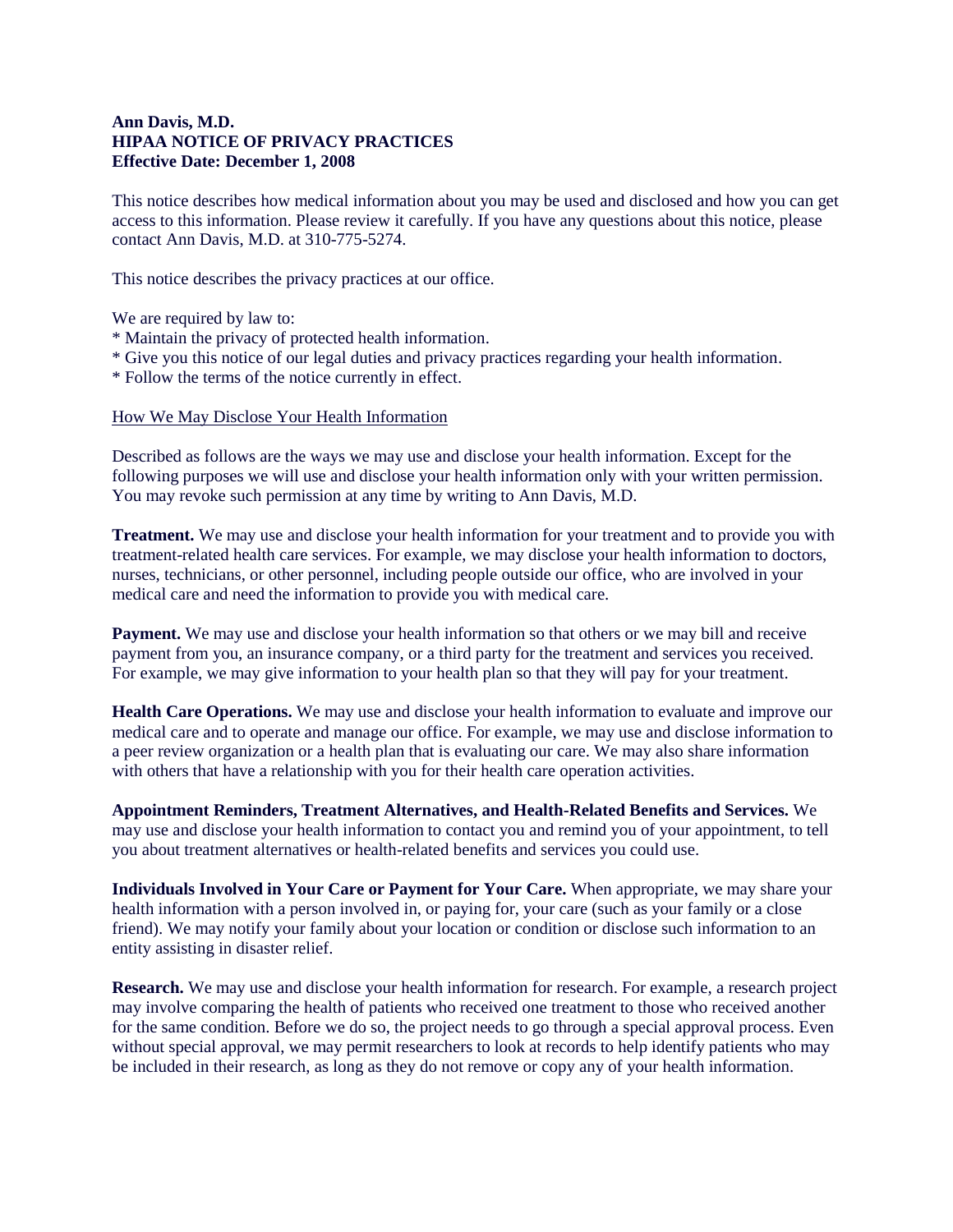**As Required by Law.** We will disclose your health information when required to do so by international, federal, state or local law.

**To Avert a Serious Threat to Health or Safety.** We may use and disclose your health information when necessary to prevent a serious threat to the health and safety of you, another person, or the public. Disclosures will be made only to someone who can prevent the threat.

**Business Associates.** We may disclose your health information to our business associates that perform functions on our behalf or provide us with services if necessary. For example, we may use another company to perform billing services on our behalf. All of our business associates are obligated to protect the privacy of your information and are not allowed to use or disclose the information for any other purpose than appears in their contract with us.

**Military and Veterans.** If you are a member of the armed forces, we may release your health information as required by military command authorities. If you are a member of a foreign military we may release your health information to the foreign military command authority.

**Worker's Compensation.** We may release your health information for worker's compensation or similar programs that provide benefits for work-related injuries or illness.

**Public Health Risks.** We may disclose your health information for public health activities to prevent or control disease, injury or disability. We may use your health information in reporting births or deaths, suspected child abuse or neglect, medication reactions or product malfunctions or injuries, and product recall notifications. We may use your health information to notify someone who may have been exposed to a disease or may be at risk for contracting or spreading a disease or condition. If we are concerned that a patient may have been a victim of abuse, neglect, or domestic violence we may ask your permission to make a disclosure to an appropriate government authority. We will make that disclosure only when you agree or when required or authorized to do so by law.

**Health Oversight Activities.** We may disclose your health information to a health oversight agency for activities authorized by law. These may include audits, investigations, inspections, and licensure. These activities are necessary to for the government to monitor the health care system, government programs, and compliance with civil rights laws.

**Lawsuits and Disputes.** If you are involved in a lawsuit or dispute, we may disclose your health information in response to a court or administrative order. We may disclose your health information in response to a subpoena, discovery request, or other lawful process by someone else involved in the dispute, but only if efforts have been made to tell you about the request or to obtain an order protecting the information requested.

Law Enforcement. We may release your health information in response to a request by a law enforcement official if 1) there is a court order, subpoena, warrant, summons or similar process; 2) if the request is limited to information needed to identify or locate a suspect, fugitive, material witness, or missing person; 3) the information is about the victim of a crime even if, under certain very limited circumstances, we are unable to obtain your agreement; 4) the information is about a death that may be the result of criminal conduct; 5) the information is relevant to criminal conduct on our premises; or 6) it is needed in an emergency to report a crime, the location of a crime or victims, or the identity, description, or location of the person who may have committed the crime.